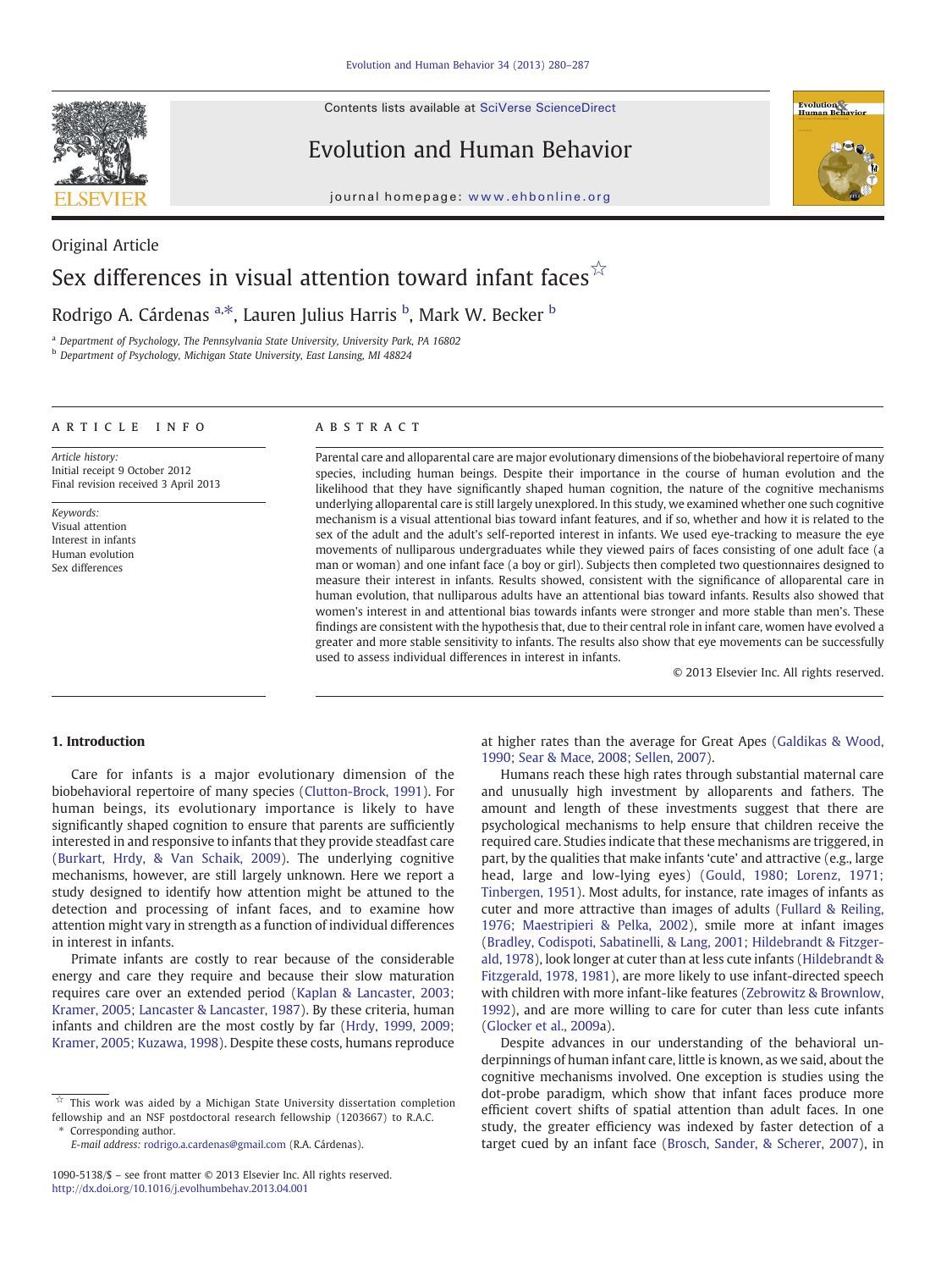another study by greater amplitude of the P1 ERP component and improved discrimination of the orientation of a target cued by an infant face ([Brosch, Sander, Pourtois, & Scherer, 2008\)](#page--1-0). These studies suggest that basic attentional processes might be specifically tuned to infant stimuli. Some critical questions, however, remain.

First, the evidence shows that infant faces affect covert attention. It is unclear whether the results will be the same for overt attention. Attention allocation can be accomplished by gazing at a location of interest (overt attention) or by attending to peripheral regions without moving one's eyes (covert attention). Overt attention is sequential so that only one location is fixated at a time, whereas covert attention, at least under some circumstances, can be deployed simultaneously to several regions [\(Carrasco, 2011; Cave, Bush, &](#page--1-0) [Taylor, 2010\)](#page--1-0). While caring for an infant, the caregiver, as needed, sometimes attends to the infant overtly, including looking at it directly, other times covertly. In social-interactions, however, overt attention is what counts if, as seems likely, direct looks are more rewarding [\(Ewing, Rhodes, & Pellicano, 2010; Kampe, Frith, Dolan, &](#page--1-0) [Frith, 2001](#page--1-0)). Mutual gaze is fundamental for nonverbal communication, and infants look longer at faces with direct gaze than averted gaze and show distinctive neural processing to faces with direct gaze [\(Farroni, Csibra, Simion, & Johnson, 2002; Grossmann et al., 2008](#page--1-0)). To our knowledge, no study has examined how infant faces affect sustained overt attention. This was one goal of the current study.

Second, questions remain about whether and how much these attentional biases vary between the sexes. Compared to men, women more often pick up and hold infants [\(Harris, Spradlin, & Almerigi,](#page--1-0) [2007; Lockard, Daley, & Gunderson, 1979](#page--1-0)) and, in laboratory studies, show higher interest in and responsiveness to infants [\(Blakemore,](#page--1-0) [1981; Feldman & Nash, 1978; Maestripieri & Pelka, 2002](#page--1-0)), more often use infant-directed-speech when talking to them ([Zebrowitz &](#page--1-0) [Brownlow, 1992](#page--1-0)), prefer their images ([Fullard & Reiling, 1976;](#page--1-0) [Maestripieri & Pelka, 2002\)](#page--1-0), are more sensitive to cuteness differences in their faces ([Lobmaier, Sprengelmeyer, Wiffen, & Perrett, 2010;](#page--1-0) [Sprengelmeyer et al., 2009](#page--1-0)), and are faster and more accurate in recognizing their facial expressions [\(Babchuk, Hames, &](#page--1-0) [Thompson, 1985](#page--1-0)).

These observations are consistent with comparative and crosscultural data about parents and alloparents. Typically, mothers are the greatest contributors – about 50% – to direct infant care ([Kramer,](#page--1-0) [2005; Marlowe, 2005](#page--1-0)), with siblings, grandmothers, and the father contributing to lesser extents ([Marlowe, 2005](#page--1-0)). Human fathers, however, show greater parental investment than the males of other Great Ape species, although their investment is highly variable across individuals and societies [\(Geary, 2008; Gray & Anderson, 2010;](#page--1-0) [Hewlett, 1992; Marlowe, 2005](#page--1-0)). Among the several factors that affect male parental investment are the degree to which it contributes to offspring survival and reproductive success, certainty of paternity, and the cost of loss of mating opportunities with other females [\(Geary,](#page--1-0) [2008\)](#page--1-0). Thus, although we expect to find sex differences in cognitive mechanisms among humans, these differences are likely to be moderated by greater variability in interest in infants among men than women rather than in a complete lack of interest by men.

For all these reasons, the presumed cognitive architecture that subserves infant care should be sensitive to individual and sex-related differences among adults in how rewarding they think it will be to care for infants. If we consider attentional mechanisms, for instance, it is now widely accepted that the deployment of attention is accomplished through the interactions of two attentional systems [\(Corbetta & Shulman, 2002\)](#page--1-0), a bottom-up, salience-based system and a top-down volitional system. The former is thought to operate fairly rapidly and automatically in a feed-forward manner [\(Theeuwes,](#page--1-0) [1992\)](#page--1-0), whereas the latter system relies on re-entrant projections and therefore takes more time to exert its influence ([Theeuwes, 1992;](#page--1-0) [Treisman & Gelade, 1980; Wolfe, Cave, & Franzel, 1989](#page--1-0)). Studies have shown that both systems give attentional priority to rewarding stimuli ([Anderson, Laurent, & Yantis, 2011; Hickey, Chelazzi, &](#page--1-0) [Theeuwes, 2010; Raymond & O](#page--1-0)'Brien, 2009). Applying this model to the question of infant care, we can speculate that evolution has favored a general attentional bias toward infants that is modulated by individual differences (e.g., sex differences, mating strategies) and the socio-ecological circumstances under which caregiving occurs (e.g., viability, social support).

Although the attentional bias for infants can be expressed in both bottom-up and top-down systems, and although we do not preclude the possibility that infant-related reward can modulate bottom-up processing, we assume that individual differences are more evident in top-down attention because that system is intrinsically volitional and because reward facilitates volitional attention. If voluntary attention is driven by a reward system, attention to infants should be sensitive to the reward that adults ascribe to infants. To date, this hypothesis has not been tested.

The current study therefore had two main goals. The first was to examine how infant faces affect sustained overt attention. The second was to examine whether individual differences in interest in infants are associated with different patterns of overt attention to faces of different ages (infants vs. adults) and different sexes (male vs. female). To find out, we monitored subjects' eye movements while they looked at pairs of faces, one of an adult, one of an infant. The design assumes that both stimuli are competing for attentional resources. We manipulated the relative reward value of the infant faces on the premise that most young heterosexual adults would show special interest in adult faces of the opposite sex [\(Kranz & Ishai,](#page--1-0) [2006; Spreckelmeyer, Rademacher, Paulus, & Gründer, 2013\)](#page--1-0). We then gave subjects two questionnaires designed to assess their interest in infants. Given the evolutionary significance of infant care, we predicted a general attentional bias to infants and that the degree of attentional bias will reflect individual, including sex-related, differences in interest.

### 2. Methods

#### 2.1. Subjects

The subjects were 32 men (age:  $M \pm SD = 19.38 \pm 1.18$ ) and 31 women (age:  $M \pm SD = 19.29 \pm 1.68$ ), all undergraduates at Michigan State University, who participated for course credit. None were parents, and 1 woman reported that she was pregnant. All reported having normal or corrected to normal vision. All checked "white" on an ethnicity questionnaire. The sample was selected from a slightly larger sample (69 subjects) based on their descriptions of their sexual feelings and sexual fantasies on two 7-point Kinsey scales ([Kinsey,](#page--1-0) [Pomeroy, & Martin, 1948\)](#page--1-0). The 63 selected reported being completely heterosexual ( $N = 58$ ) or predominantly heterosexual ( $N = 5$ ). Our intent in restricting the sample in this way was to simplify the interpretation of any potential differences in attention between samevs. opposite-sex adult faces. Finally, one man was removed from the analyses because he acted "uninterested" during the study and inspection of his eye movement data showed that he did not comply with the task (e.g., he did not look at either face on many trials).

#### 2.2. Stimuli

The stimuli for the eye-tracking test were frontal views of the faces of young adults and infants, all with neutral expressions. The adult faces (24 men, 24 women) were selected from the Productive Aging Lab Face Database [\(Minear & Park, 2004](#page--1-0)) and the FERET database [\(Phillips, Moon, Rizvi, & Rauss, 2000\)](#page--1-0). The infant faces (24 boys, 24 girls, 3 to 6 months old) were selected from the website Flickr [\(www.](http://www.flickr.com) fl[ickr.com](http://www.flickr.com)). All faces were of white individuals and, in each age and sex category, showed similar levels of masculinity/femininity and attractiveness (as rated by independent judges).